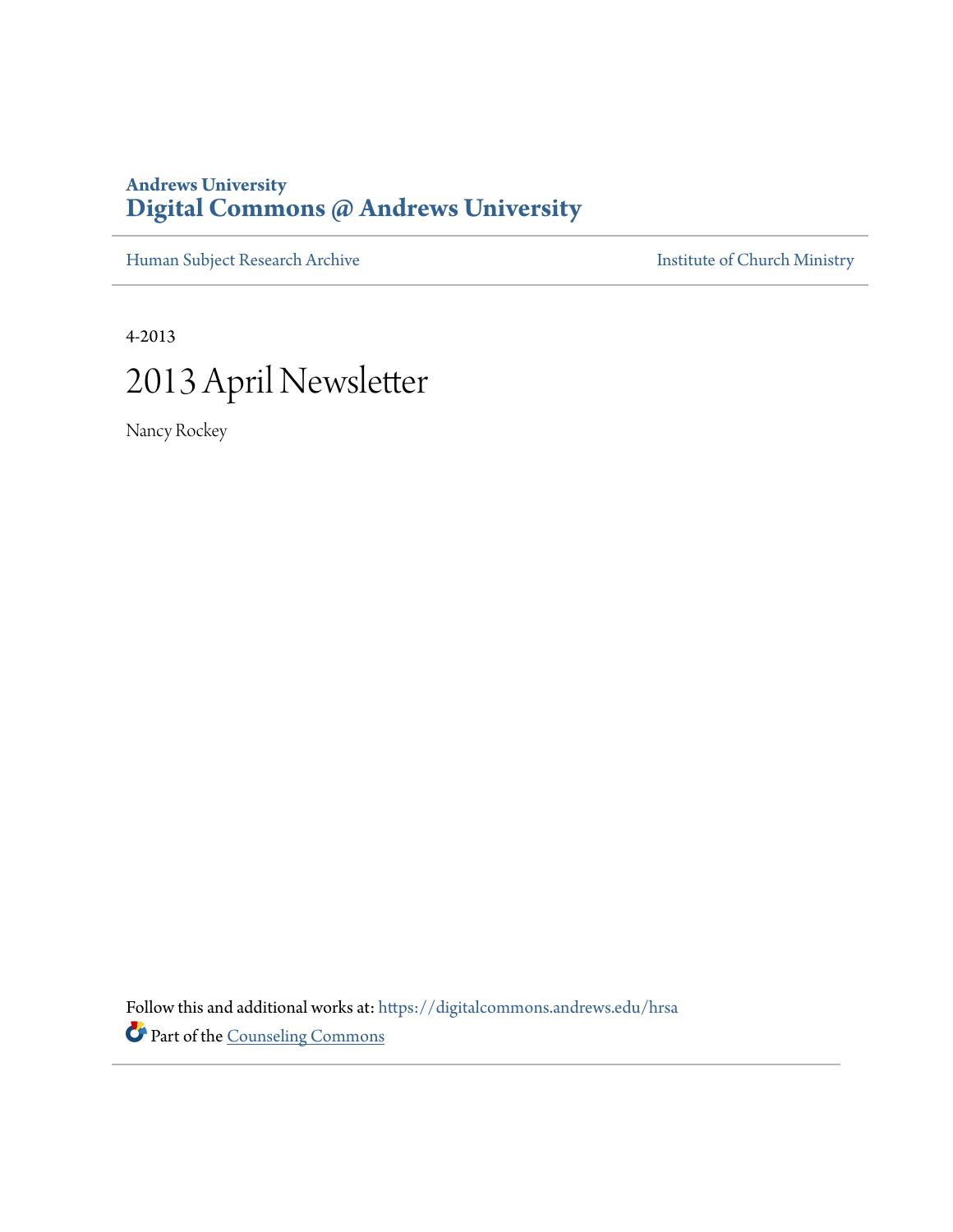# Help Us Light the Way! It's True! **Life & Relationships** Are Fixable!

The cherished Christian writer, C.S. Lewis once said,

### *"We live in the Shadowlands.*

## *The sun is always shining somewhere else.*

#### *Round a bend in the road."*

Never were these words truer than when they refer to men and women who are incarcerated, who live behind stone or brick walls and deadly barbed wire. To be sure, the sun will shine in their minds only as the day of their release approaches. Many mark the days on their cell walls and others actually have calendars to watch and count down. In any case, they live in the shadow of the walls and the guards who watch them day and night.

Not only do they live in the prison's shadows, but also within the shadow of the pain that precipitated their crime and sentenced them to gray darkness. Living within those cold walls does not offer them light, but often depression, resentment and increasing anger. It's not that they shouldn't be there for the crimes they committed, but rather than just being locked up more than they are, they should be taught how to walk out of the shadows and into the light of God's love and forgiveness.

Well- meaning pastors, laymen and women go behind those walls to reach out to these hurting ones, but

what they offer does not satisfy. Science has confirmed that the great majority of those who are imprisoned are there because they are suffering the results of the anger they feel having been rejected in their early characterforming years. Early rejection, especially by parents, and criminal behavior seem to go hand in hand.

We at Fixable Life are determined to relieve the prisoners of the causes of their behaviors. Different than offering religion as a Band-aid, we plan to offer the light of freedom from rejection's detrimental effects. Once the baggage we carry is off their backs, they'll be free to turn toward the light of the Gospel and the Greatest News on Earth – that they are loved by a Heavenly Father.

As we speak, we are writing a book that will assist clergy and laypersons to minister in a way that will begin lightening the load prisoners carry and giving them the directions needed to turn toward the light of God's love. We need your help!!! Yes, we are writing the book and will have to pay for its editing and publishing, and we are going to present to chaplains and prisoners in August of this year, but all this is costly! Please help us light the way for these prisoners.

Your donation of \$25.00 or more toward this project will offer you the book, once it is published and a Fixable Life keychain flashlight, to remind you that you are offering light and relief to

## Upcoming Events

- May 6-9 Private Consulting
- June Writing
- July 23-August 7th Montemorelos University, Mexico teaching Master's Students
- Aug. 22-27 SDA Chaplains Convention and Seminar for Prisoners – OHIO
- Sept Seminar Pending
- Oct Seminar Pending
- Nov Open for seminar

prisoners. Your \$15.00 dollar donation will guarantee you the keychain flashlight.

Our great thanks to those of you who have already contributed! We so appreciate your kindness and your help in publishing this book.

May God bless you as you consider what you can do for the thousands of hurting men and women living in the "shadowlands" of emotional pain who are experiencing incarceration.

Donations should be made to:

Fixable Life, Inc. P.O. Box 1062 Alto, New Mexico 88312